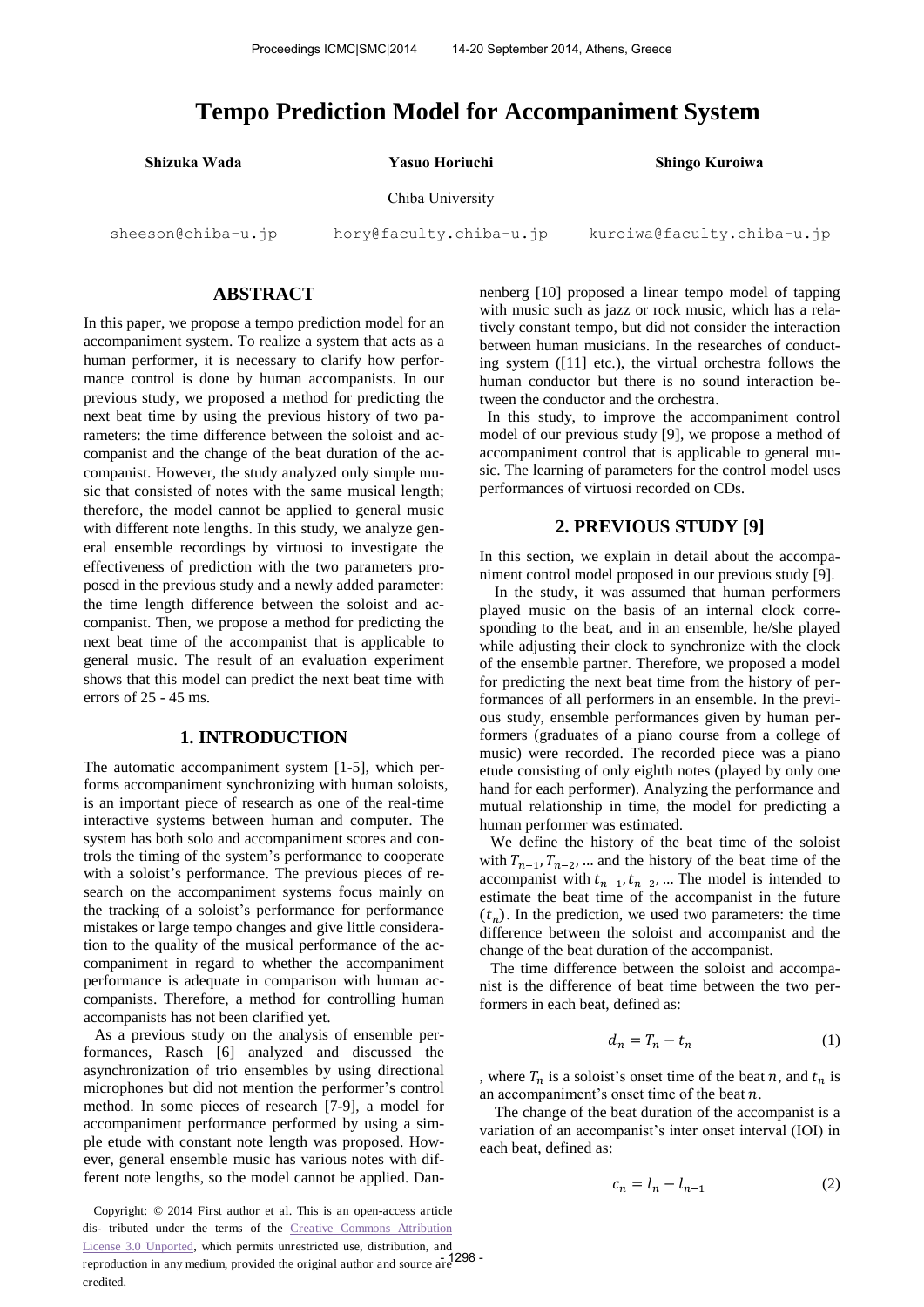, where  $l_n$  is an accompanist's IOI, defined as:

$$
l_n = t_n - t_{n-1} \tag{3}
$$

To predict the next beat time of the accompaniment  $t_n$ , we proposed a model for predicting  $c_n$  from the history of these two parameters with Equation 4.

$$
c_n = \sum_{i=1}^p \alpha_i d_{n-i} + \sum_{j=1}^p \beta_j c_{n-j} \tag{4}
$$

, where  $\alpha_i$  and  $\beta_i$  are the partial regression coefficients applied a multi-regression analysis on the ensemble data of human performers, and  $p$  is the number of the history of the parameters. Then, variable selection is conducted by using the stepwise method.

In the previous study [9], we analyzed a piece where there are notes on all beats; however, general music has situations where a note is not present on the beat. Therefore, in that case, the model cannot be applied.

 In this study, we analyze general music and propose an accompaniment control model that can be applied for any score. Furthermore, to be able to analyze large amounts of general music, we analyze recorded CDs played by virtuosi.

## **3. PREDICTION PARAMETERS**

#### **3.1 Measurement of Beat Time**

The previous study [6], in which the author used directional microphones placed in front of each performer, allowed the sound of each instrument to be analyzed separately. However, it is difficult to collect a lot of data with this method. Therefore, in this study, we analyzed commercial CDs played by virtuosi by using the method proposed in [12, 13]. First, we fitted the acoustic signal of the CDs to the score data in the MIDI format by using the tool proposed in [12], and then, we measured the onset time. However, some fitting errors and subtle errors occur with this automatic fitting, so we modified the fitting result by hand. By observing spectrograms and listening to acoustic signals [14] by using the tool shown on p.67 in [13], we determined the onset time of the notes of each beat more precisely.

#### **3.2 Proposed Prediction Parameters**

With the previous model [9], it was not possible to predict the timing of the next beat of the accompanist when there is no note that sounded at the same time with the beat of the accompaniment. In this study, if there is a solo note on the beat in this situation, we assume that the beat time of the accompanist is the same as that of the soloist, thus allowing the calculation of each parameter for the prediction of the next beat. Moreover, in this study, we added a variable, the time length difference between the soloist and accompanist, as the parameter for predicting the next beat time, and it is defined as:

$$
ld_n = (T_n - T_{n-1}) - (t_n - t_{n-1})
$$
 (5)

 $ld_n$  is equal to the deviation of the time difference as shown in Equation 6, and [7, 15] show that the correlation between this parameter  $\left( \mathcal{U}_n \right)$  and the tempo modification  $(c_n)$  is high.

$$
ld_n = (T_n - T_{n-1}) - (t_n - t_{n-1})
$$
  
=  $(T_n - t_n) - (T_{n-1} - t_{n-1})$   
=  $d_n - d_{n-1}$  (6)

In this study, we propose a model for predicting the next beat time of the accompanist from these three parameters  $(d_{n-1}, c_{n-1},$  and  $ld_{n-1})$  in the ensemble data between the soloist and accompanist.

#### **4. EXPERIMENT**

#### **4.1 Material**

We used the forth movement from "Sonata in A major for violin and piano," composed by C. Franck for the analysis. We use the arrangement version of this piece for flute and piano because our accompaniment system is developed for solo flute with piano accompaniment. We analyzed measures 1 - 36, 51 - 64, 87 - 98, and 185 - 235 (the Auftakt notes in measures 1, 51, and 185 were included in the analysis data). The pairs of musicians are shown in Table 1. The average of each accompanist's IOI, beats per minute (BPM), and the standard deviation are shown in Table 2.

#### **4.2 Simple Regression Analysis**

To examine the correlation between the predicted value  $c_n$  and the three predictor parameters  $(d_{n-1}, c_{n-1})$ , and  $ld_{n-1}$ ), scatter diagrams are shown in Figure 1, in which the horizontal axes are the three predictor parameters, and the vertical axes are the predicted values. Also, the coefficients of correlation between each predictor parameter and predicted value are shown in Table 3. From Figure 1 and Table 3, these three parameters have a correlation with the predicted value  $c_n$ . As the result of a statistical test, the null hypothesis that there is no correlation was rejected at the 1% significance level for all parameters; therefore, these three predictor parameters are shown to be effective for predicting the next beat time.

#### **4.3 Multiple Regression Analysis**

Although the model for predicting  $c_n$  can use these three parameters, the possible combinations of the three parameters are different depending on the presence/absence of a note on the beat. The possible combinations and the frequency in analyzed data are shown in Table 4. Within possible seven combinations, we can use three combinations of parameters:  $[d_{n-1}, c_{n-1}, ld_{n-1}], [c_{n-1}, ld_{n-1}],$ and only  $[c_{n-1}]$ , which have a sufficient amount of data to perform multiple regression analysis.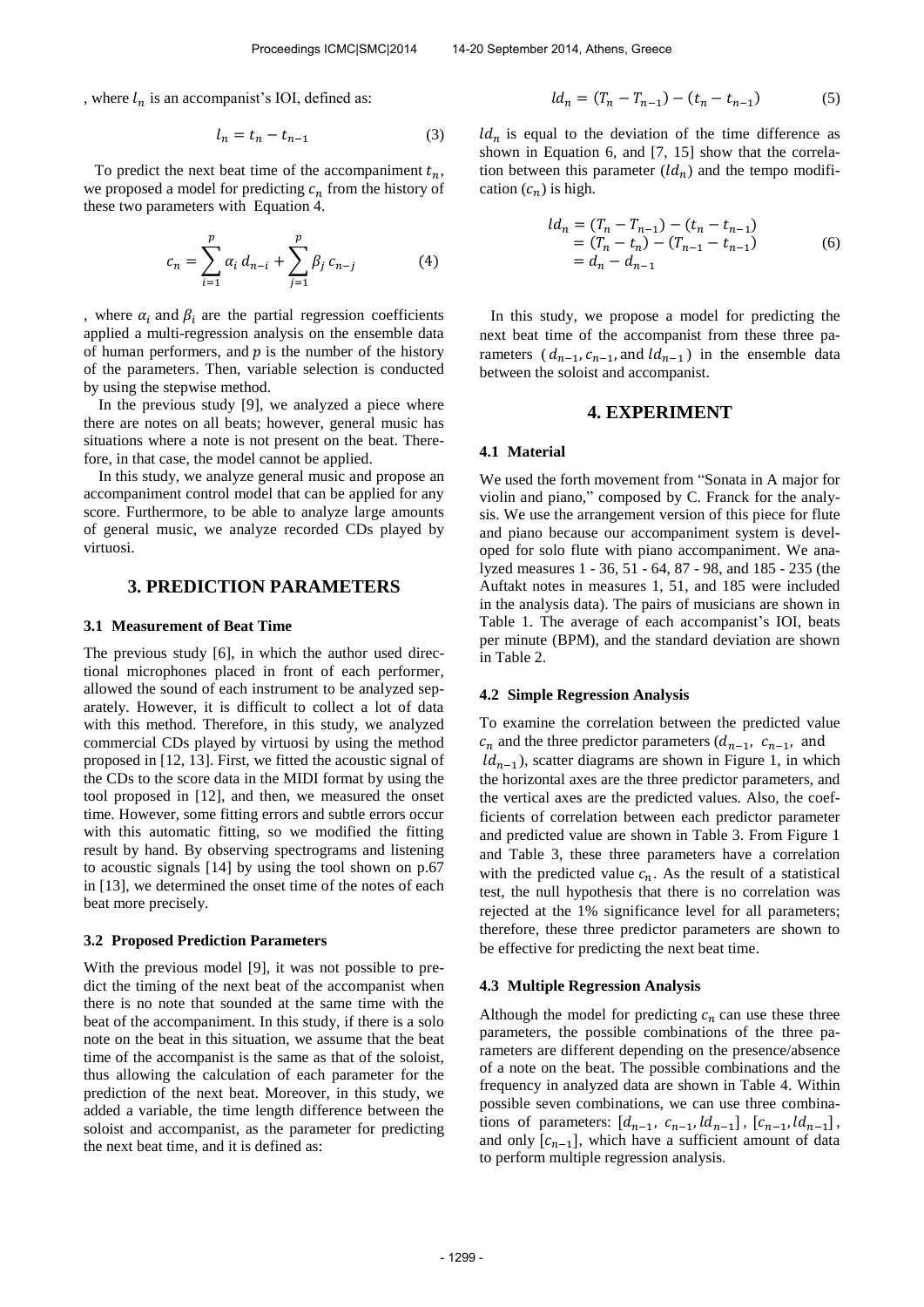|       | Soloist (flute)    | Accompanist (piano) |
|-------|--------------------|---------------------|
| Duo A | Emmanuel Pahud     | Eric Le Sage        |
| Duo B | James Galway       | Martha Argerich     |
| Duo C | Jean-Pierre Rampal | Pierre Barbizet     |
| Duo D | William Bennett    | Clifford Benson     |

**Table 1.** Musician information of analyzed CDs

|                                             |       |           | Duo A   Duo B   Duo C   Duo D |       |
|---------------------------------------------|-------|-----------|-------------------------------|-------|
| Accompanist's IOI [s]                       | 0.37  | 0.38      | 0.32                          | 0.41  |
| Tempo [bpm]                                 | 164   | 160       | 189                           | 147   |
| Standard deviation of accompanist's IOI [s] | 0.040 | $0.063\,$ | 0.036                         | 0.054 |

**Table 2.** Average of accompanist's IOI, tempo, and standard deviation



**Figure 1.** Scatter diagrams of each accompanist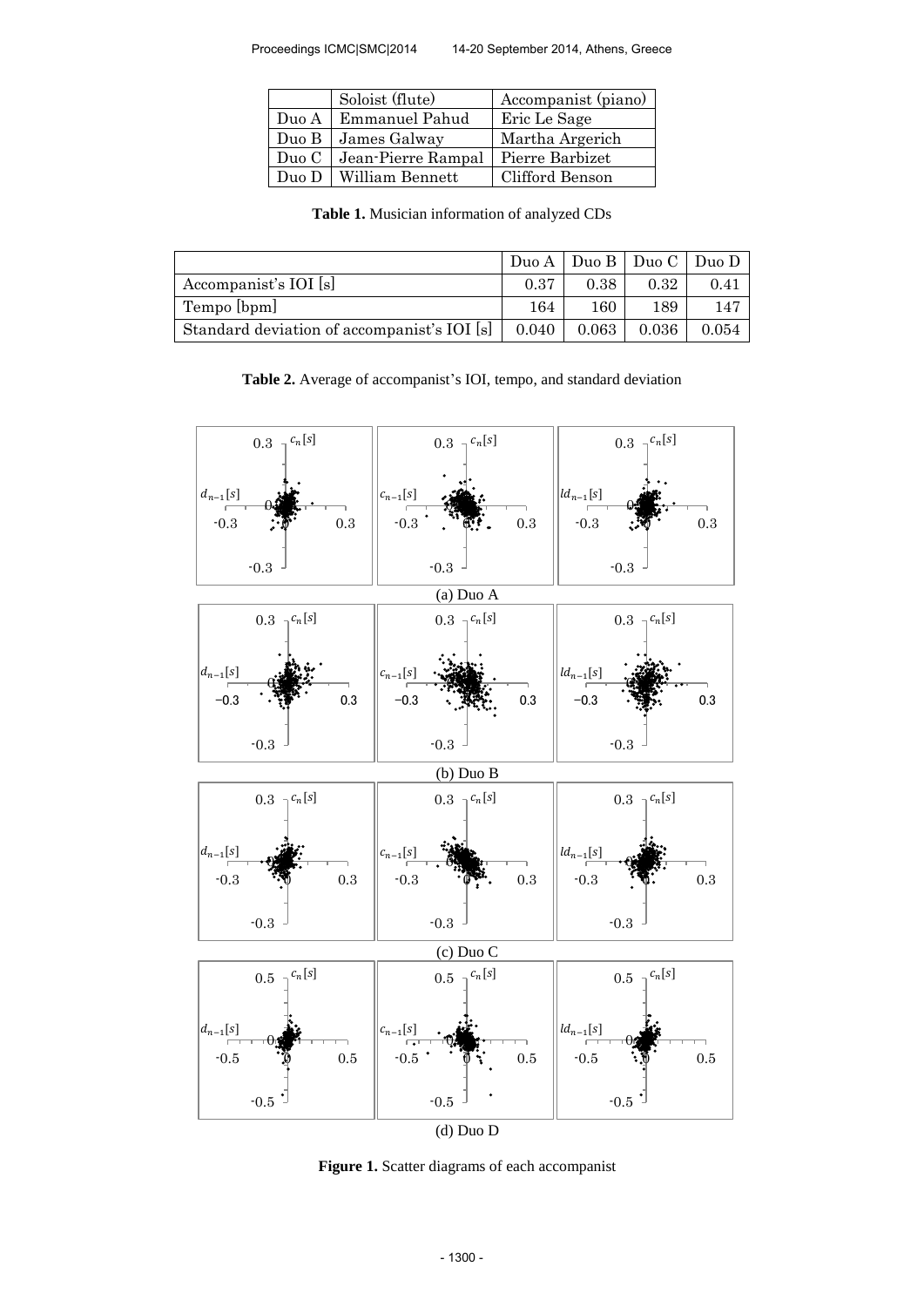|            | Duo A   | Duo B   | $Due C$   $Due D$ |         |
|------------|---------|---------|-------------------|---------|
| $d_{n-1}$  | 0.28    | 0.34    | 0.32              | 0.41    |
| $c_{n-1}$  | $-0.35$ | $-0.39$ | $-0.60$           | $-0.31$ |
| $ld_{n-1}$ | 0.30    | 0.24    | 0.38              | 0.41    |

**Table 3.** Coefficient of correlation in each parameter

|                   | $a_{n-1}, c_{n-1}, a_{n-1}$ | $a_{n-1}, c_{n-1}$ | $c_{n-1}$ , $a_{n-1}$ | $a_{n-1}$ , $a_{n-1}$ | $a_{n-1}$ | . ∟m— <sup>1</sup> | $l a_{n-1}$ |
|-------------------|-----------------------------|--------------------|-----------------------|-----------------------|-----------|--------------------|-------------|
| Number of<br>data | 294                         |                    | - -<br>ບບ             |                       |           | $-$<br>へト<br>ಲ್ಲ   |             |

**Table 4.** Combinations and frequency of parameters

The models for predicting the three combinations are shown in Equations 7 - 9, and we change the equation depending on the possible combination of parameters.

$$
c_n = \alpha_3 d_{n-1} + \beta_3 c_{n-1} + \gamma_3 l d_{n-1} + e_3 \tag{7}
$$

$$
c_n = \beta_2 c_{n-1} + \gamma_2 l d_{n-1} + e_2 \tag{8}
$$

$$
c_n = \beta_1 c_{n-1} + e_1 \tag{9}
$$

We perform the multiple regression analysis for these three combinations and calculate the partial regression coefficient and the constant term for each performer pair. We performed two types of experiments; one was a closed test where all data were used for learning and testing, and the other one was an open test where the first half of the data (measures 1 - 36, 51 - 64, 87 - 98) was used for learning and the last half of the data (measures 185 - 235) were used for testing because this piece has a similar phrase structure in the first half and the last half. The partial regression coefficient and constant term calculated by the multiple regression analysis are shown in Table 5. In Table 6, we apply the coefficients in Table 5 to Equations 7 - 9 and evaluate the prediction error for each combination and each pair.

#### **4.4 Proposed Prediction Method for General Music**

To make a practical model, we would like to propose a prediction method that uses all data by combining Equations 7 - 9. However, in some cases, it is not possible to predict because there is no solo or accompaniment note that is required to apply a model that combines these equations. Even in this case, the accompaniment system must continue to play, so it is necessary to predict the next beat time. In any case, the system has the histories of  $t_n$  because our accompaniment system determines the beat time sequentially while continuing to play. If there are  $t_n$  of three beats past, on the basis of Equation 9, we can predict  $c_n$  with Equation 10.

$$
c_n = \beta_1((t_{n-1} - t_{n-2}) - (t_{n-2} - t_{n-3})) + e_1 \qquad (10)
$$

In Equation 10, when the notes on  $t_n$ ,  $t_{n-1}$  or  $t_{n-2}$  are not present, apply the onset time of the solo if the onset time of solo  $T_n$ ,  $T_{n-1}$  or  $T_{n-2}$  is present. When neither is present, calculate by using  $t_n$  obtained sequentially from the past.

Using this method, performance prediction becomes possible in every beat. We conducted the closed and open experiments by using the partial regression coefficients in Table 5. The results of calculating prediction error for the beat notes of all of the experimental data are shown in Table 7.

#### **4.5 Discussion**

As a result of the evaluation experiment, the prediction error was about 25 - 45 ms for any pair from Table 7. According to [6], the perception of the gap of the onset timing of two sounds on playing instruments is more difficult than on psychological stimulation experiments because of the effect of pitch and timbre and a longer rise time of musical notes than stimulation, and therefore, it is considered that errors of about 25 - 45 ms mean rather high quality for a prediction model for an accompaniment system. For reference, the average of time differences between the soloist and the accompanist are shown in Table 7. It looks that the prediction errors are comparable with the time differences between them.

In the open experiment, the situations where the prediction error was more than 100 ms were about 2% in all data. Figure 2(a) is the score excerpted from measures 184 - 186. Our model can predict the note from the third beat of measure 185 by using beat time  $(t_n)$  of the preceding three notes, and the prediction error of this note is more than 100 ms for Duo A, Duo B, and Duo D because the Auftakt note of measure 185 was played very long and the prediction model did not work well. The error of Duo C was also relatively large. Figure 2(b) is the score excerpted from measures 219 - 221. In this situation, the prediction error was more than 100 ms for all musicians. The large error occurred at the second, third, and fourth beats of Duo A, the second and third beats of Duo B, the third beat of Duo C, and the first, second, and third beats of Duo D. These are the situations where the tempo slowed down by ritardando, and after that, the tempo accelerated by animato, so these large tempo changes made it difficult to apply the prediction model. The proposed model cannot handle these situations because it models the situation where the tempo is nearly constant, but it would be possible to handle this situation by adding a parameter of the tempo change expected from the score.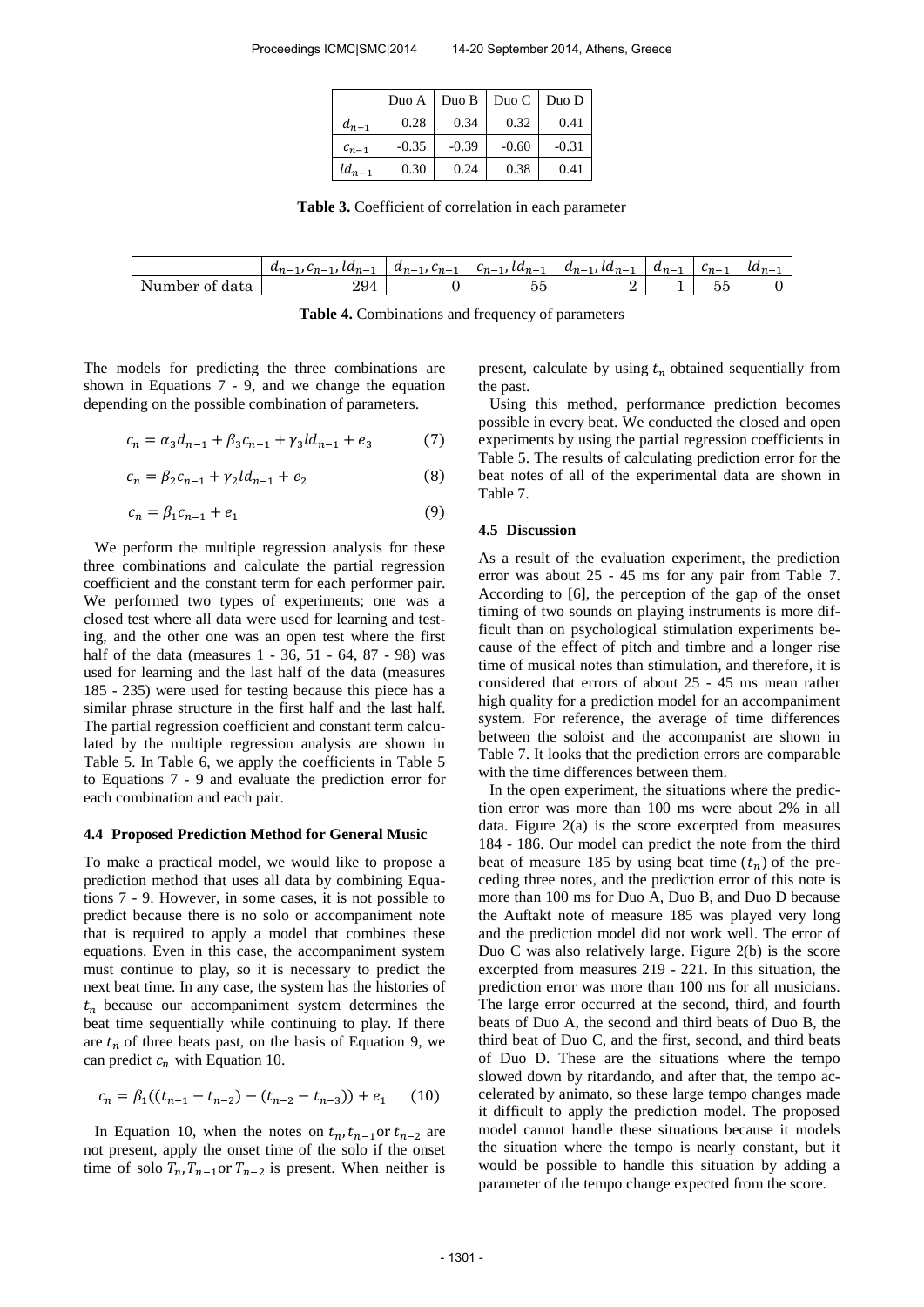|                | Duo A    | Duo B    | Duo C     | Duo D    |
|----------------|----------|----------|-----------|----------|
| $\alpha_3$     | 0.18     | 0.39     | 0.23      | 0.51     |
| $\beta_3$      | $-0.43$  | $-0.37$  | $-0.54$   | $-0.49$  |
| $\gamma_3$     | 0.21     | 0.018    | 0.096     | 0.16     |
| $e_3$          | 0.0020   | 0.0      | 0.0030    | 0.0040   |
| $\beta_2$      | $-0.030$ | $-0.69$  | $-0.66$   | $-0.15$  |
| $\gamma_2$     | 0.026    | $-0.72$  | 0.010     | 0.14     |
| e <sub>2</sub> | $-0.012$ | $-0.025$ | 0.0010    | $-0.020$ |
| $\beta_1$      | $-0.22$  | $-0.19$  | $-0.42$   | 0.080    |
| $e_{1}$        | 0.011    | 0.013    | $-0.0030$ | 0.0020   |

|                | Duo A    | Duo B    | Duo C     | Duo D    |                | Duo A    | Duo B    | Duo C    | Duo D    |
|----------------|----------|----------|-----------|----------|----------------|----------|----------|----------|----------|
| $\alpha_3$     | 0.18     | 0.39     | 0.23      | 0.51     | $\alpha_3$     | 0.23     | 0.32     | 0.28     | 0.55     |
| $\beta_3$      | $-0.43$  | $-0.37$  | $-0.54$   | $-0.49$  | $\beta_3$      | $-0.39$  | $-0.33$  | $-0.61$  | $-0.39$  |
| $\gamma_3$     | 0.21     | 0.018    | 0.096     | 0.16     | $\gamma_3$     | 0.22     | 0.097    | 0.14     | 0.14     |
| $e_3$          | 0.0020   | 0.0      | 0.0030    | 0.0040   | $e_3$          | 0.0020   | 0.0010   | 0.0030   | 0.0060   |
| $\beta_2$      | $-0.030$ | $-0.69$  | $-0.66$   | $-0.15$  | $\beta_2$      | $-0.18$  | $-0.65$  | $-0.66$  | $-0.40$  |
| $\gamma_2$     | 0.026    | $-0.72$  | 0.010     | 0.14     | $\gamma_2$     | 0.29     | $-0.36$  | $-0.069$ | 0.12     |
| e <sub>2</sub> | $-0.012$ | $-0.025$ | 0.0010    | $-0.020$ | e <sub>2</sub> | $-0.010$ | $-0.030$ | 0.0040   | $-0.029$ |
| $\beta_1$      | $-0.22$  | $-0.19$  | $-0.42$   | 0.080    | $\beta_1$      | $-0.30$  | $-0.24$  | $-0.46$  | $-0.079$ |
| e <sub>1</sub> | 0.011    | 0.013    | $-0.0030$ | 0.0020   | e <sub>1</sub> | 0.0070   | 0.011    | 0.0010   | 0.000017 |
|                |          |          |           |          |                |          |          |          |          |

(a) Closed experiment (b) Open experiment

**Table 5.** Multiple regression analysis result (partial regression coefficient and constant term)

|        | $a_{n-1}, c_{n-1}, a_{n-1}$ |       |       | $c_{n-1}$ , $la_{n-1}$ |       |          |       | $n-1$ |       |       |       |       |
|--------|-----------------------------|-------|-------|------------------------|-------|----------|-------|-------|-------|-------|-------|-------|
|        | Duo A                       | Duo B | Due C | Duo D                  | Duo A | B<br>Duo | Duo C | Duo D | Duo A | Duo B | Duo C | Duo D |
| Closed | 0.030                       | 0.040 | 0.027 | 0.043                  | 0.040 | 0.052    | 0.028 | 0.056 | 0.036 | 0.049 | 0.034 | 0.034 |
| Open   | 0.029                       | 0.041 | 0.027 | 0.044                  | 0.051 | 0.052    | 0.034 | 0.070 | 0.047 | 0.054 | 0.042 | 0.041 |

|                    |        | Duo A | Duo B | Duo C | Duo D |
|--------------------|--------|-------|-------|-------|-------|
| Prediction         | Closed | 0.032 | 0.041 | 0.028 | 0.043 |
| error              | Open   | 0.033 | 0.043 | 0.029 | 0.044 |
| Average difference |        | 0.026 | 0.038 | 0.031 | 0.030 |

**Table 6.** Prediction error [s] of each combination

**Table 7.** Prediction errors [s] of evaluation experiment and average of time differences [s] between the soloist and the accompanist



(b) Measures 219 - 221

**Figure 2.** Excerpt of score